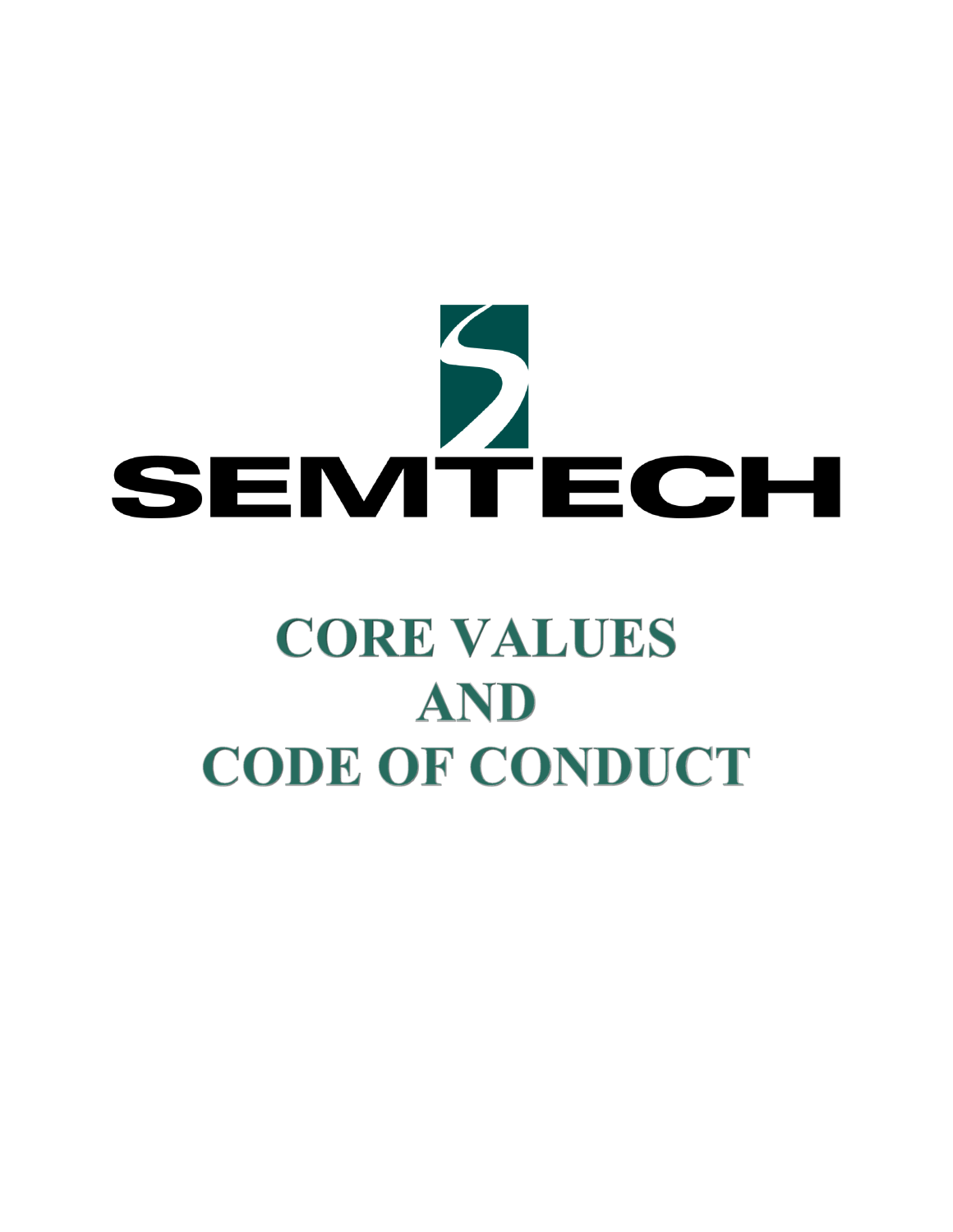

Dear Colleague:

Semtech is a leader in innovative products and exciting technologies. As our company continues to grow, we must also act as a leader in setting an example of superior corporate citizenship.

Our Core Values and our Code of Conduct apply to all of us in the Company - all directors, officers, and employees around the world. These guidelines emphasize the importance that the Board of Directors and the Senior Leadership Team place on ethical actions, individual integrity and fair dealing. These are the cornerstones of acceptable business conduct.

Ethical conduct includes compliance with the laws, rules and regulations that govern our business. But, most importantly, our standing in the business community rests on the conduct of Semtech's people. Our Core Values and our Code of Conduct summarize the standards that guide each of us to conduct Semtech's business properly.

Your conduct and actions—your personal integrity and your commitment to setting the highest ethical standards and always doing the right thing in your personal and professional lives establish the foundation on which Semtech's reputation is based. Our business objective is simple: to produce, in an ethical manner, the very best, most reliable products possible, and to provide our stockholders with great value in the process. Our customers, stockholders and employees demand no less, and we all share the responsibility for achieving that objective.

Very truly yours,

Rockell N. Hankin Chairman of the Board of Directors

Mohan Maheswaran President and Chief Executive Officer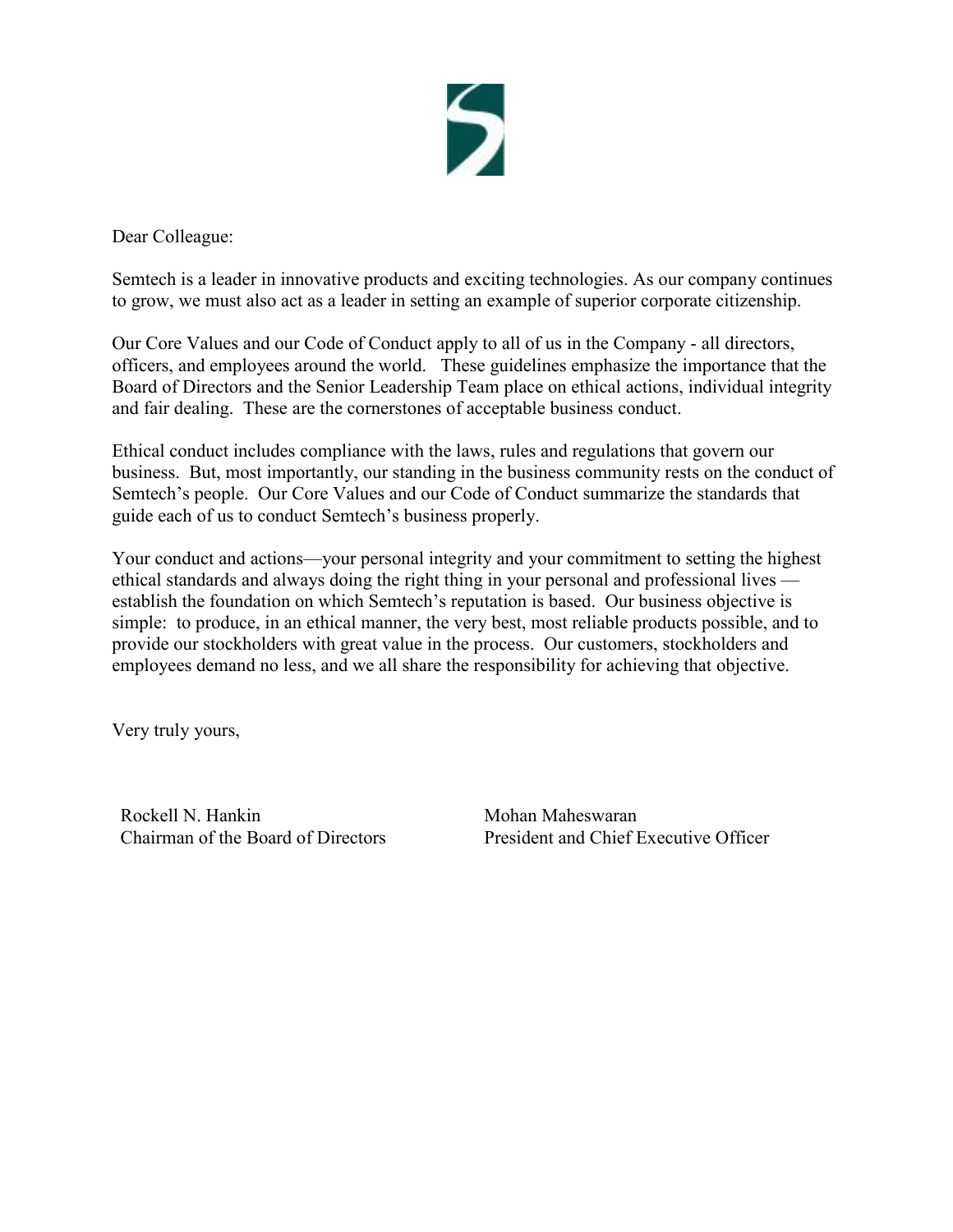## **Table of Contents**

| Use of Company Funds, Assets and Facilities and Corporate Opportunities 11             |
|----------------------------------------------------------------------------------------|
|                                                                                        |
|                                                                                        |
|                                                                                        |
|                                                                                        |
|                                                                                        |
|                                                                                        |
| International Business Activities (U.S. Foreign Corrupt Practices Act and Global Anti- |
|                                                                                        |
|                                                                                        |
|                                                                                        |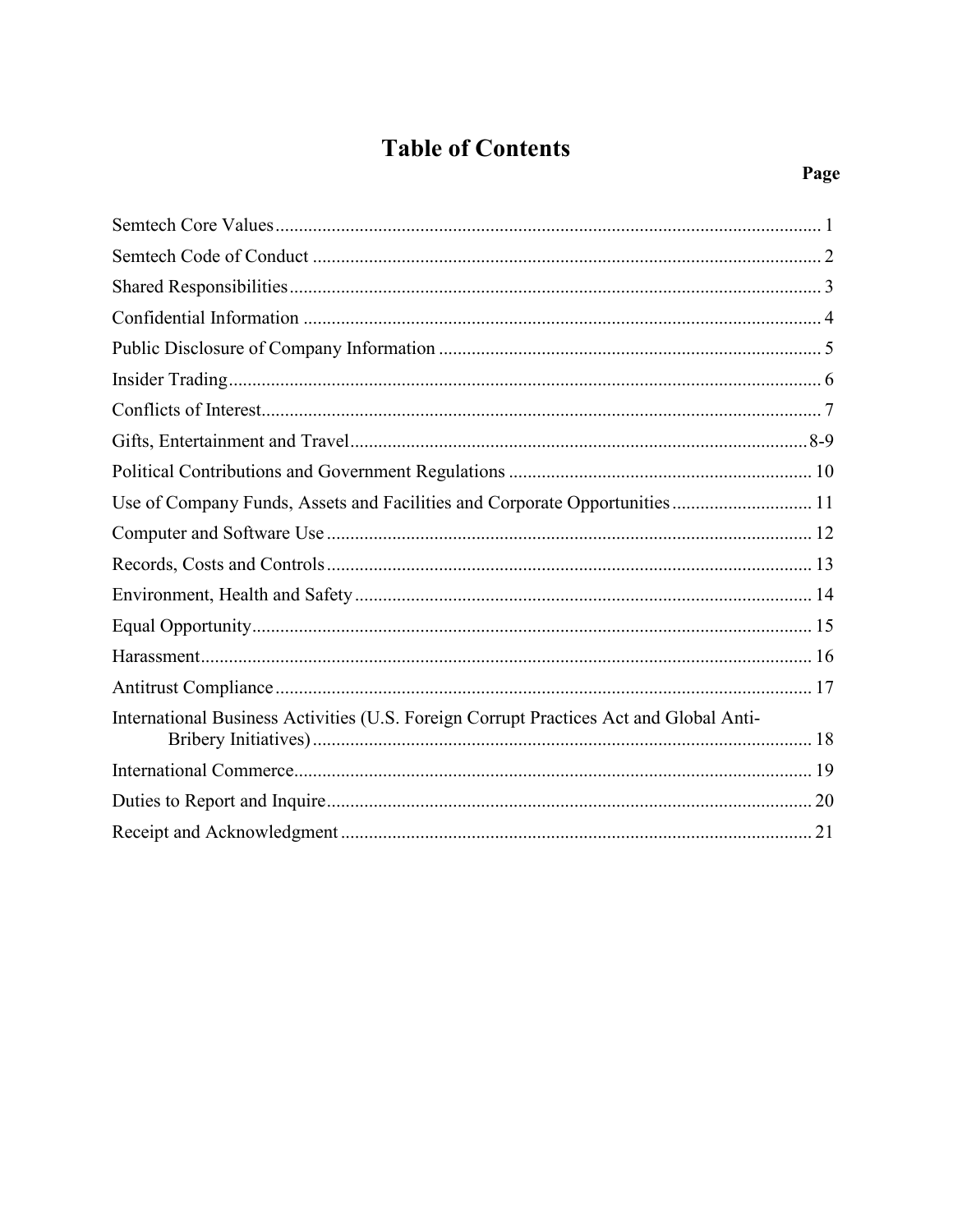# **SEMTECH CORE VALUES**

*These values are an essential part of all of our actions; every one of us around the world connected with Semtech. These are the building blocks for who we are as a Company. These Core Values reflect the fundamental philosophy supporting the culture of ethics and excellence that is Semtech.*

### **TEAMWORK AND INNOVATION IN ALL AREAS**:

- Common purpose we need to all row in the same direction at the same time
- Create an environment that facilitates freedom to innovate and achieve extraordinary results
- Challenge the status quo, take measured risks, and challenge conventional thinking
- Learn to win and lose as a team and celebrate successes

### **TREAT ALL INDIVIDUALS WITH DIGNITY AND RESPECT**:

- Treat people the way you want to be treated
- Attack the problem not the person
- Respect and value diversity of experience, culture and opinions
- Learn from everyone peers, subordinates, bosses, competitors and customers

### **HONESTY AND INTEGRITY IN ALL WE DO**:

- Never compromise your integrity
- Hold everyone accountable and recognize each other's contributions
- Explicitly communicate goals and standards of behavior
- Do the right thing even when no one is looking or will ever find out

### **OPEN AND DIRECT COMMUNICATIONS**:

- Communicate clearly and candidly
- Challenge people, but learn to listen
- Focus on what is right not who is right
- Acknowledge that debate contributes to productive meetings

### **FISCAL RESPONSIBILITY**:

- Focus on efficiencies of time, work effort, decision making and \$ expenditures
- Build a plan and work to meet or exceed that plan
- Treat every \$ of the company's money respectfully
- If in doubt, ask your boss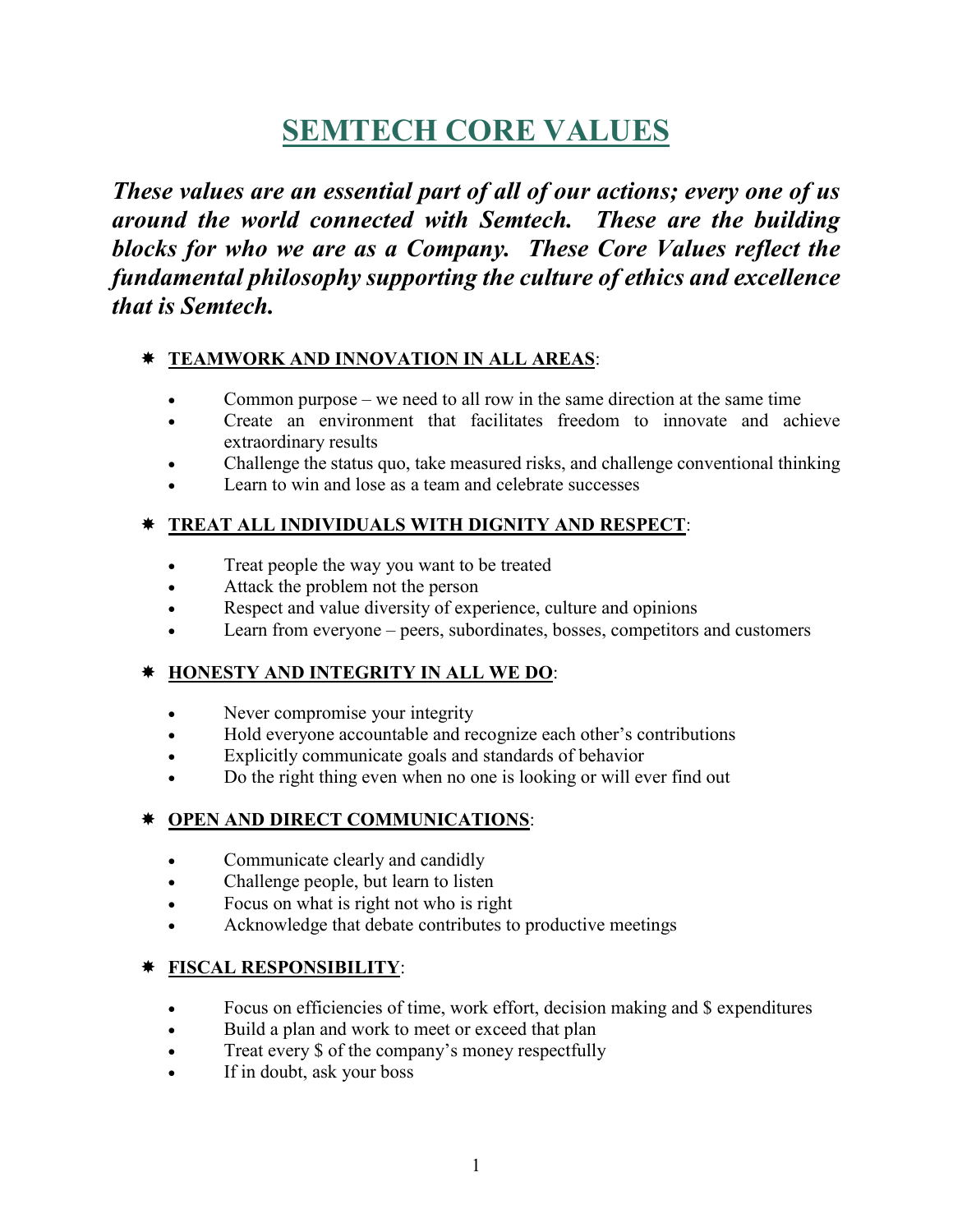# **SEMTECH CODE OF CONDUCT**

### *Semtech is a team of individuals, working together to build and maintain a responsible and ethical organization of which we can all be proud.*

We believe that Semtech enjoys a reputation we can all be proud of, and one that reflects our goals and the manner in which we work to achieve them.

As a member of Semtech, you are expected to know and comply with law and Company policies. Our standards of conduct are summarized in the Code of Conduct, and references are provided to certain key corporate policies and procedures which serve to guide you in complying with the Code. Simply restating these standards, however, does not lead to ethical conduct.

You must continue to understand, support and comply with these standards to enable us to achieve our business objectives. If you ever have any doubts whether certain conduct may violate the Code or any other policies of Semtech, you should always feel free to discuss the situation with your supervisor, your applicable Human Resources Representative or the Company's General Counsel. Regardless of information provided by the Company, however, you are expected to know and follow the law as it relates to you as a member of Semtech and as a citizen.

For employees, the Code of Conduct supplements and supports our applicable Employee Handbooks, and other more detailed Company policies and procedures covering certain matters within the Code of Conduct.

In addition, the Code of Conduct is Semtech Corporation's written code of ethics adopted under Nasdaq Rule 5610 and Securities and Exchange Commission Regulation S-K Item 406. This Code may be amended from time to time by the Board of Directors.

Any material amendments to the Code of Conduct will be promptly disclosed to stockholders. Any waiver of the Code for directors or executive officers of Semtech Corporation may be made only by the Board of Directors and will be promptly disclosed to stockholders along with the reasons for the waiver. Waivers for other personnel may only be granted by the President and Chief Executive Officer, or by the Chief Financial Officer, of Semtech Corporation.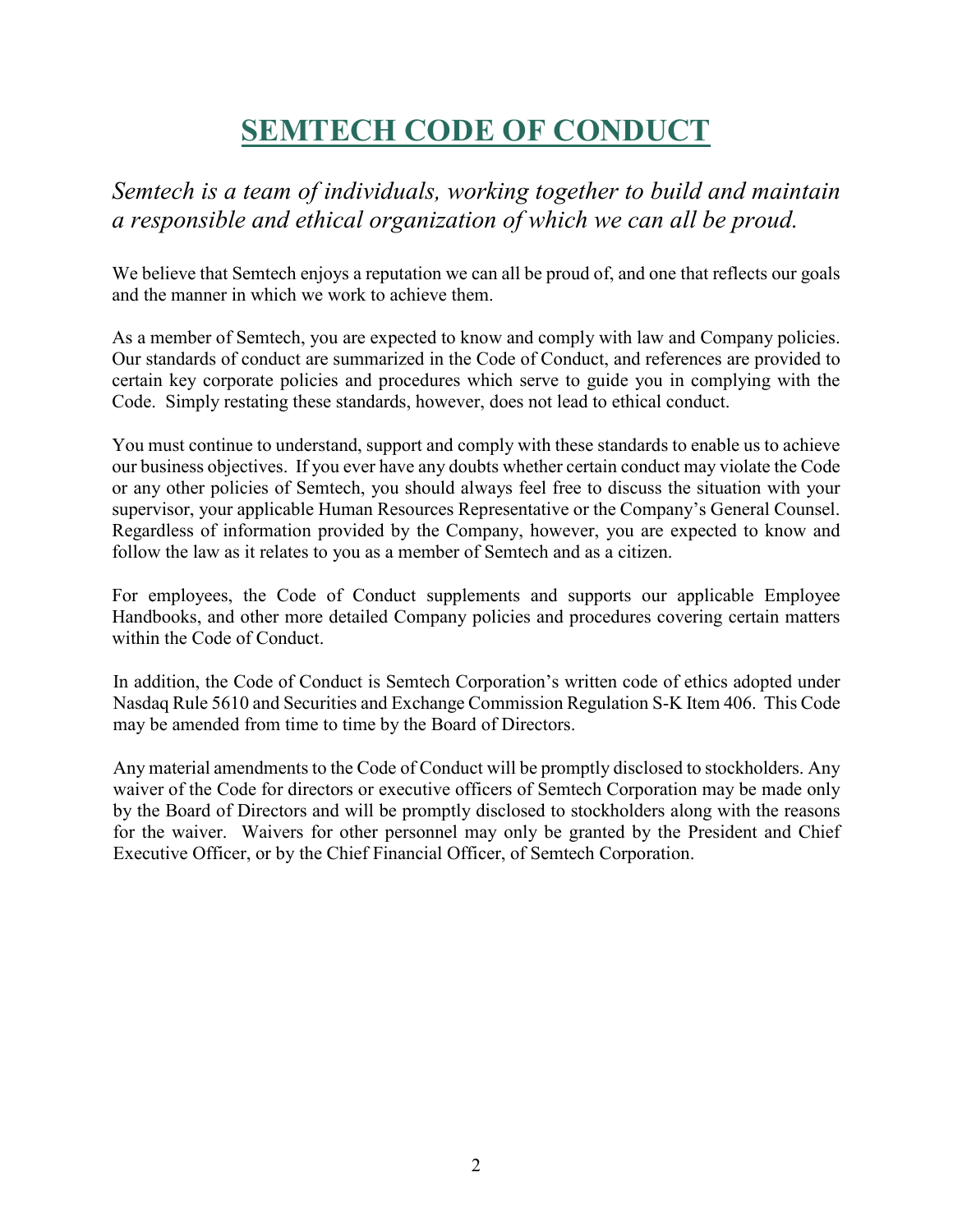# **SHARED RESPONSIBILITIES**

### *Each of us shares responsibility for our Company's reputation…*

Semtech is committed to increasing its value to customers, employees and stockholders by profitably providing a full range of high-quality products to markets around the world. We seek to fulfill this commitment while upholding the highest level of ethical conduct and meeting our responsibilities as good corporate citizens. The members of Semtech share certain responsibilities, and each is accountable for:

- Conducting the Company's business with honesty and integrity, and operating in compliance with all applicable laws.
- Complying with Company standards for the safe operation of our facilities.
- Demonstrating respect for, and commitment to, the protection of the environment.
- Avoiding situations where personal interests are, or appear to be, in conflict with the Company's interests.
- Safeguarding and properly using Company proprietary information, assets and resources, as well as those of other organizations entrusted to Semtech.
- Maintaining confidentiality of nonpublic, "insider" information and not acting on or sharing such information for personal gain.
- Establishing a healthy, cooperative workplace by treating fellow employees with dignity and respect.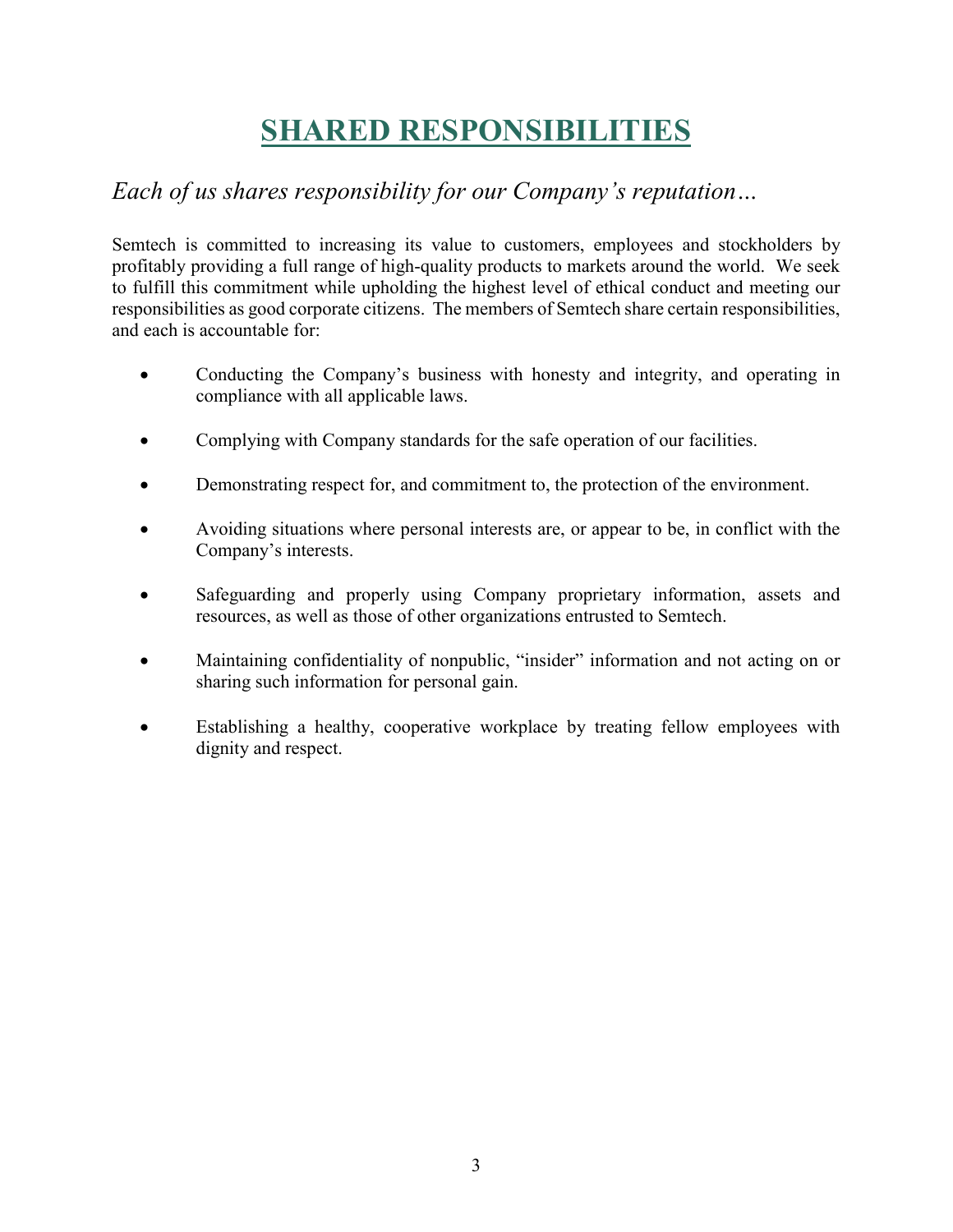# **CONFIDENTIAL INFORMATION**

### *Keep proprietary information protected…*

It is Semtech's policy that all employees must keep confidential all information about the Company's operations, products and business activities that has not been made public and that is not common knowledge among competitors, customers, suppliers and others. Keeping information confidential includes not sharing it with other employees who do not have a valid business reason for having the information.

Employees must not disclose to others, or use for themselves or others, any confidential information they have created or received in connection with their employment by Semtech. It is equally important to protect proprietary or confidential information received from other companies, and to honor all terms of any confidentiality or non-disclosure agreement which may be in effect. It is our policy to never accept unsolicited confidential information from a third party regarding another company. If you have any questions whether information you have access to is confidential, you should ask your immediate supervisor.

All Company documents, records, memoranda and other written materials are solely the Company's property and must be returned to the Company once your employment comes to an end. Employees must also return all Company data that has been stored electronically, such as on computer disks which may be in their possession, and must delete any information which they may have stored on any "offsite" personal computers (e.g. used at home). All obligations for keeping Semtech information confidential continue to apply after your employment has ended.

Obviously, it is not possible to list all types of Company information that must be treated as confidential. Employees should be guided by the general principle that the Company considers confidential any information that is not officially disclosed (for example, through official reports or press releases) and which might be desired by others, for matters such as buying or selling Semtech stock or competing against Semtech.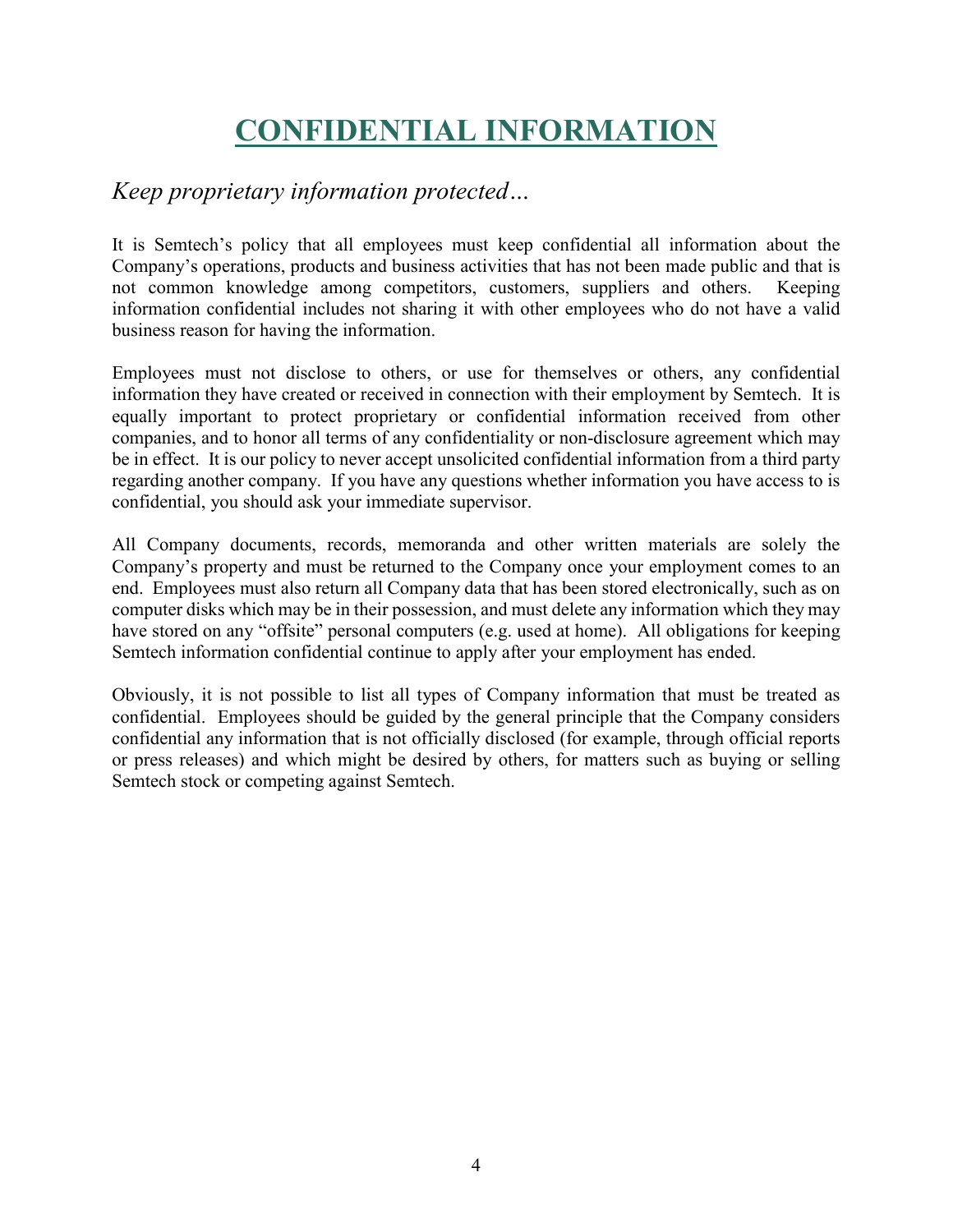# **PUBLIC DISCLOSURE OF COMPANY INFORMATION**

*Only authorized individuals should communicate Company information in public disclosures…*

The Company is a U.S. public company with its common stock actively traded on the NASDAQ stock market. Our stock draws interest from a wide range of individual investors as well as large investment institutions. Maintaining consistent messaging, and controlling the timing, content, and recipients of information the Company desires or is obligated to provide under applicable securities laws, is of great importance to the Company.

Only selected officers and appointed employees are authorized and allowed to speak with media, press, trade publications, financial analysts, or other third parties which may issue reports, comments, or other public materials concerning the Company.

The key securities laws which apply to the trading of our common stock strictly prohibit selective disclosures of material news or information concerning the Company. The laws set rules prohibiting insider leaks or selective disclosure of company information that could give certain investors an advantage in determining whether or not to buy or sell our stock.

The Company expects that all employees will comply with these applicable laws and Company policies which deal with disclosures of material Company information. The consequences, both to employees and the Company, of unauthorized, inappropriate, or inadvertent disclosure of material information can be significant. Understanding of the applicable rules and Company policies, and compliance with those rules and policies, is every employee's responsibility.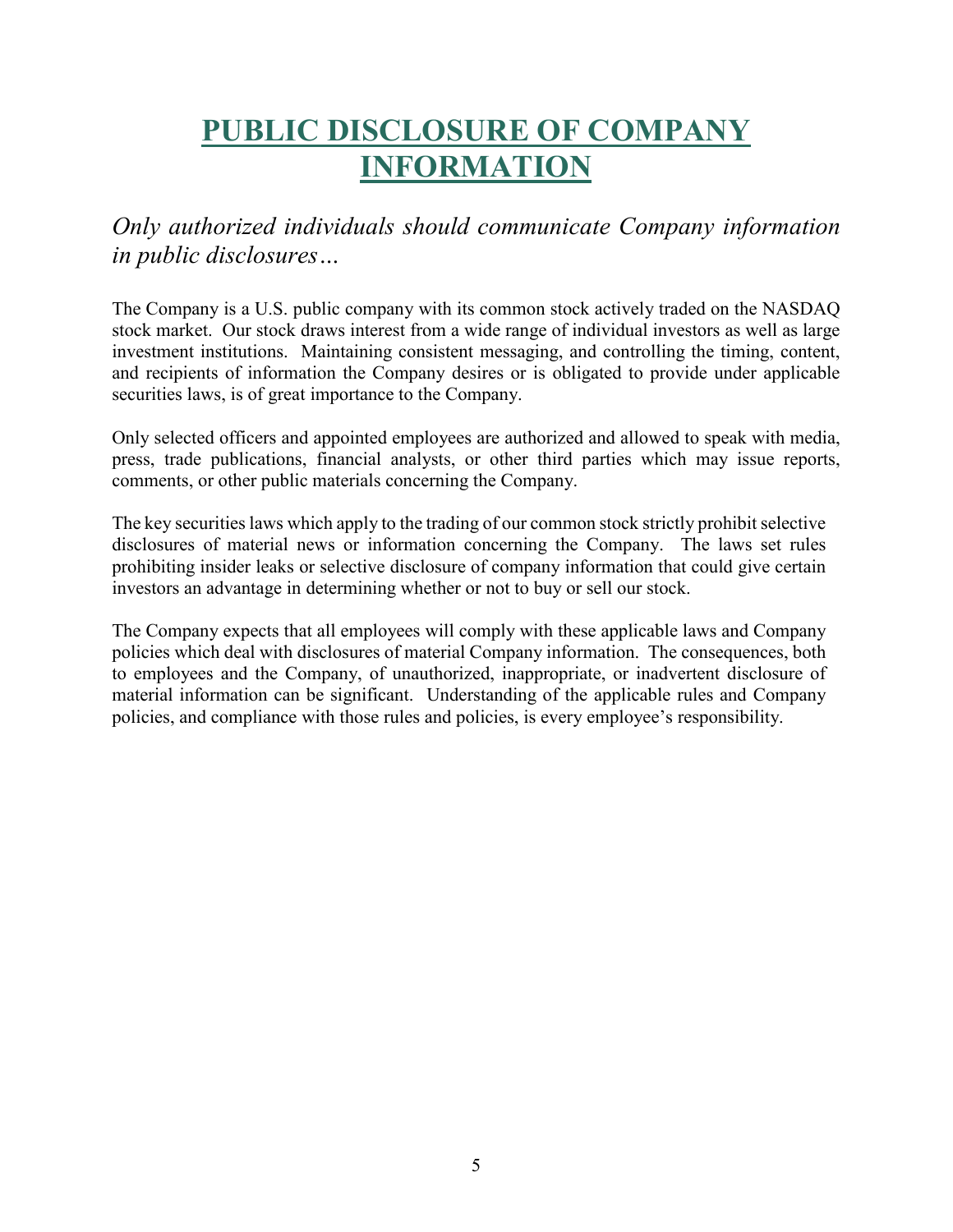# **INSIDER TRADING**

### *Do not buy or sell Semtech's stock based on inside information…*

Individual compliance with the United States securities laws is essential. Semtech has registered its common stock with the Securities and Exchange Commission so that it can be publicly traded. The securities laws are vigorously enforced and are intended to prevent misuse of corporate information by regulating the manner in which securities may be bought or sold.

It is against the law for you to buy or sell Semtech stock based on material, nonpublic "insider" information about the Company. You also may not supply family, friends or other acquaintances with such information. As a general rule, play it safe and never speculate in the securities of Semtech when you are aware of information affecting our business that has not been publicly released, or in situations where trading would call your judgment into question.

The guidelines about insider trading also apply to the securities of other companies (customers, suppliers, partners) about which you receive information in the course of your employment at Semtech. For example, if you become aware that the Company is considering buying another company, you and your family members may not buy or sell securities of that company until the Company has publicly announced its decision.

Just as with all other confidential information, the principles that should guide you are straightforward: do not use material nonpublic information for your own personal gain, and do not pass along that information to anyone else unless that person has a legitimate business reason to know and has agreed to keep such information confidential for as long as it has not been made known by the Company to the general public.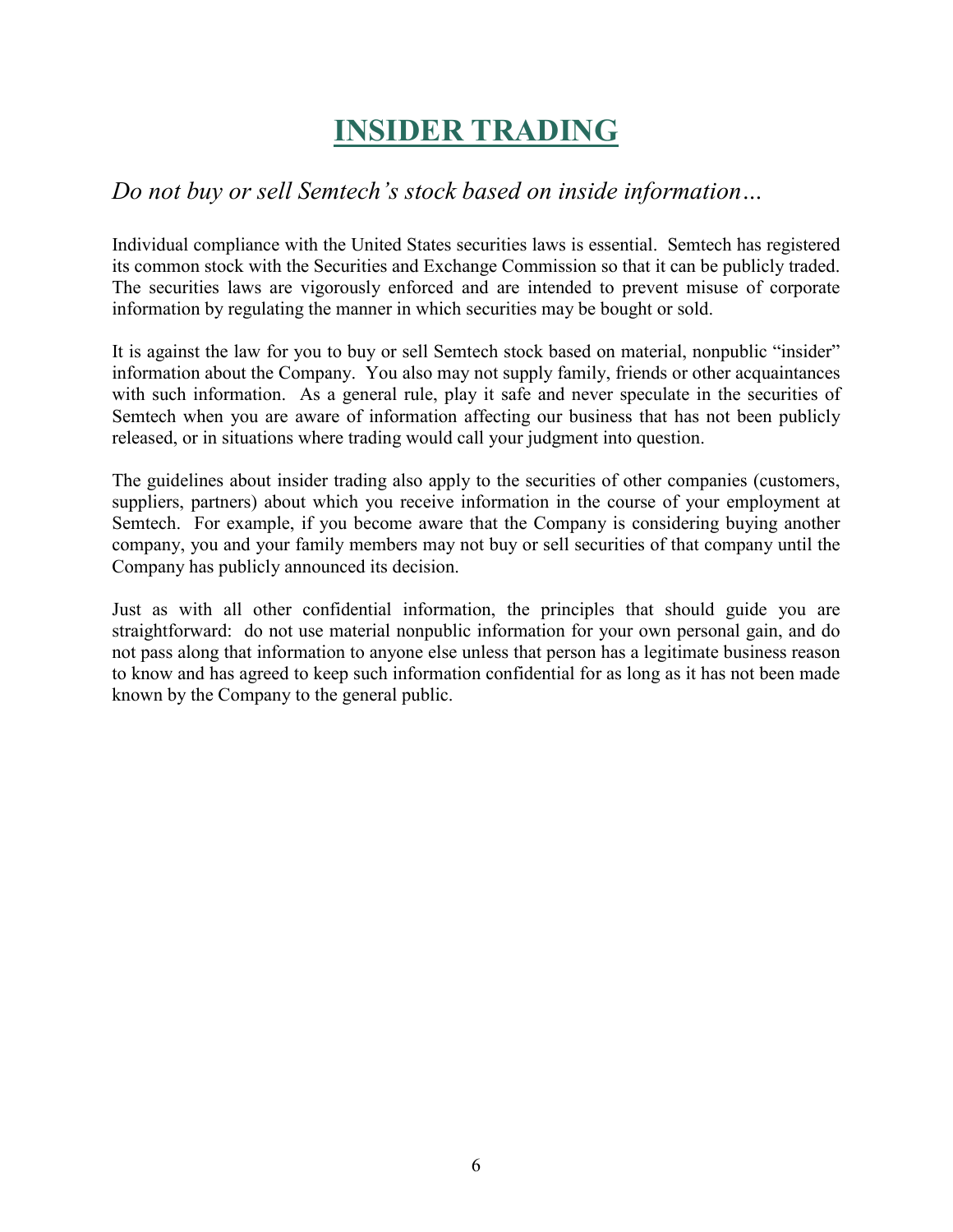# **CONFLICTS OF INTEREST**

*Avoid relationships or activities that present a conflict between your personal interests and your duties as an employee…*

You must avoid any investment, business interest or other association that interferes — or even appears to interfere — with your ability to act in the best interests of the Company.

A conflict of interest arises when your judgment in acting for the Company may be influenced by an actual or potential personal benefit of any kind. The personal benefits may be direct or indirect, may or may not be financial in nature, and could exist through family connections, personal associations or otherwise.

It is not possible to describe all the circumstances where conflicts of interest may exist, but the following examples provide some activities that should raise a "red flag":

- Competing with, or helping others to compete with Semtech.
- Accepting gifts, payment or services of value in excess of the applicable amount as specified in your local Employee Handbook from anyone who is doing business with the Company or seeking to do business with the Company.
- Making or providing gifts to others which are intended or hoped to secure favored treatment for the Company in any business dealing, governmental dealings, or any other dealings which impact the Company's operations, assets, personnel, facilities, or the conduct of its business.
- Acting as a consultant, employee, officer or director for any outside business organization that is a competitor, customer or supplier of the Company.
- Owning a substantial interest in a company that is a competitor, customer or supplier of the Company, or directing Company business to a firm in which a Semtech employee has a substantial interest (except that an ownership interest of one percent or less in such a company, where the employee has no influence on the management of that company, is not prohibited).
- Any other arrangement or circumstance which might prevent the employee from acting in the best interests of Semtech.

Keep in mind that all conflicts of interest are prohibited whether the conflict relates to you or to a member of your immediate family.

If you find yourself in a situation where a conflict of interest seems likely, you should bring the matter to the attention of your immediate supervisor and/or your Human Resources department, who will be responsible for contacting the Company's General Counsel for appropriate guidance.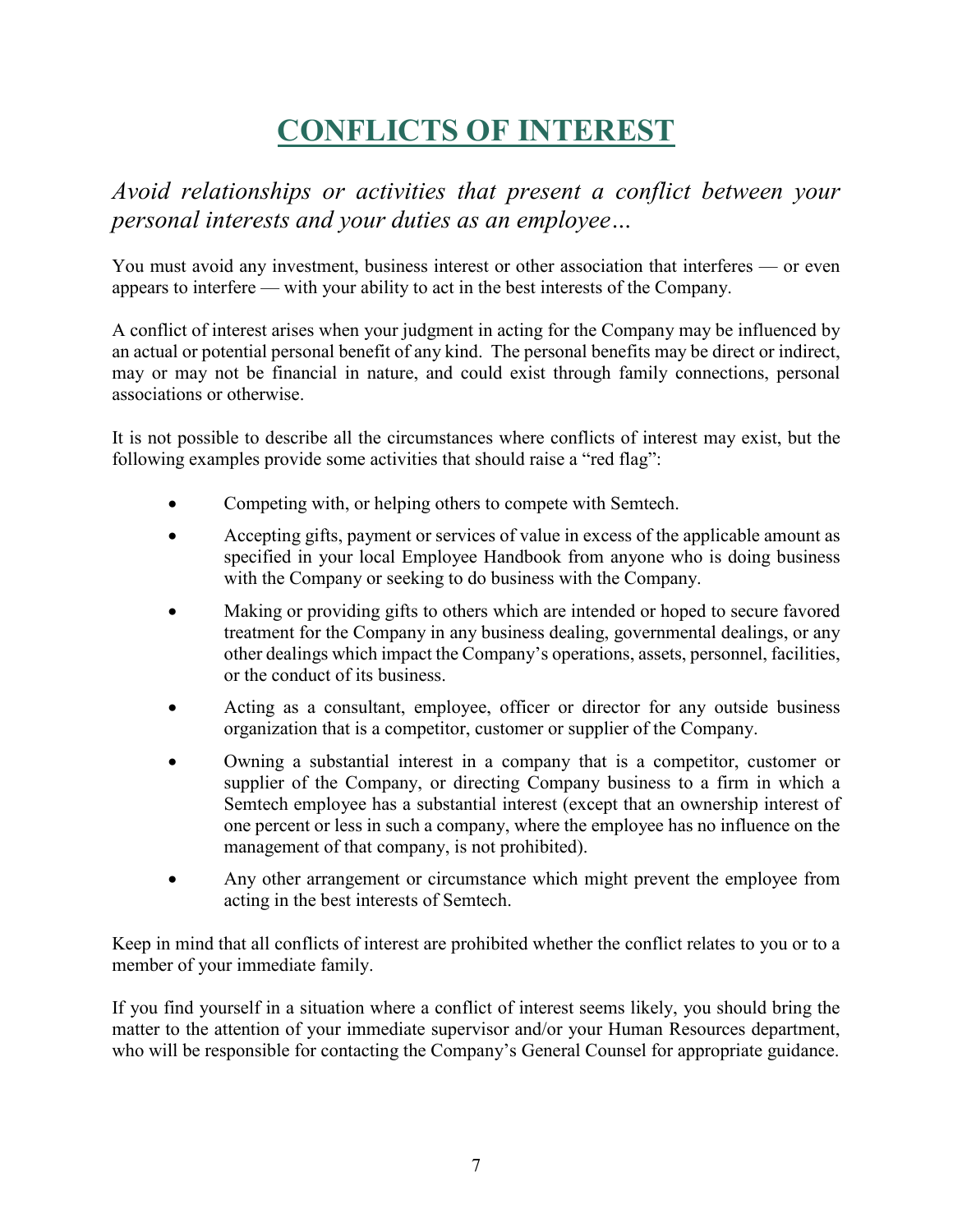# **GIFTS, ENTERTAINMENT AND TRAVEL**

### *Use good judgment in accepting or offering gifts or other business courtesies…*

### **Accepting Gifts from Others**

No employee should actively or indirectly seek or encourage any payments, fees, services or other gratuities — regardless of the size or amount — outside the normal course of the employee's business duties from any person, company or organization which does or seeks to do business with Semtech. Gifts of cash, or cash equivalents, of any amount are strictly prohibited. Other gifts are subject to the Company's dollar or other limits as stated in the Employee Handbook or applicable Company policy (such as the Company's Gifts, Meals & Entertainment Policy and the Anti-Bribery Policy). It is acceptable to receive certain common business courtesies, such as sales promotional items of small value, occasional reasonable meals, and reasonable and occasional entertainment appropriate to a business relationship. However, employees should exercise judgment and disclose these items if they have any doubt about whether they are appropriate. Do not put yourself or the Company in a situation where your motives could be questioned or the end result would embarrass you and the Company. When in doubt, ask for guidance via appropriate channels.

### **Making or Offering Gifts on Behalf of the Company**

Similarly, no employee should make or offer any improper payment for the benefit of any individual, company or organization, which is designed to secure favored treatment for the Company in any business dealings. Bribes and kickbacks are strictly forbidden. Under U.S. federal statutes and comparable foreign laws and international conventions, it is a crime, punishable by imprisonment and substantial fines, to make payments or gifts to foreign officials, political parties or candidates, for the purpose of influencing them to misuse their official capacity to secure business advantages for the Company.

Our policy, however, is significantly broader and is intended to apply regardless of whether the payment is lawful under the laws of a particular country.

### **Reasonable Business Entertainment and Travel**

All dealings with suppliers, customers or others doing business with Semtech must be conducted solely on a basis that reflects both the Company's best interests and our high ethical standards. Providing common business courtesies, including entertainment and occasional meals for business associates, in a manner appropriate to the business relationship and associated with business discussions, is acceptable provided the expenses are reasonable and authorized in advance directly by your supervisor, or under applicable Company policy.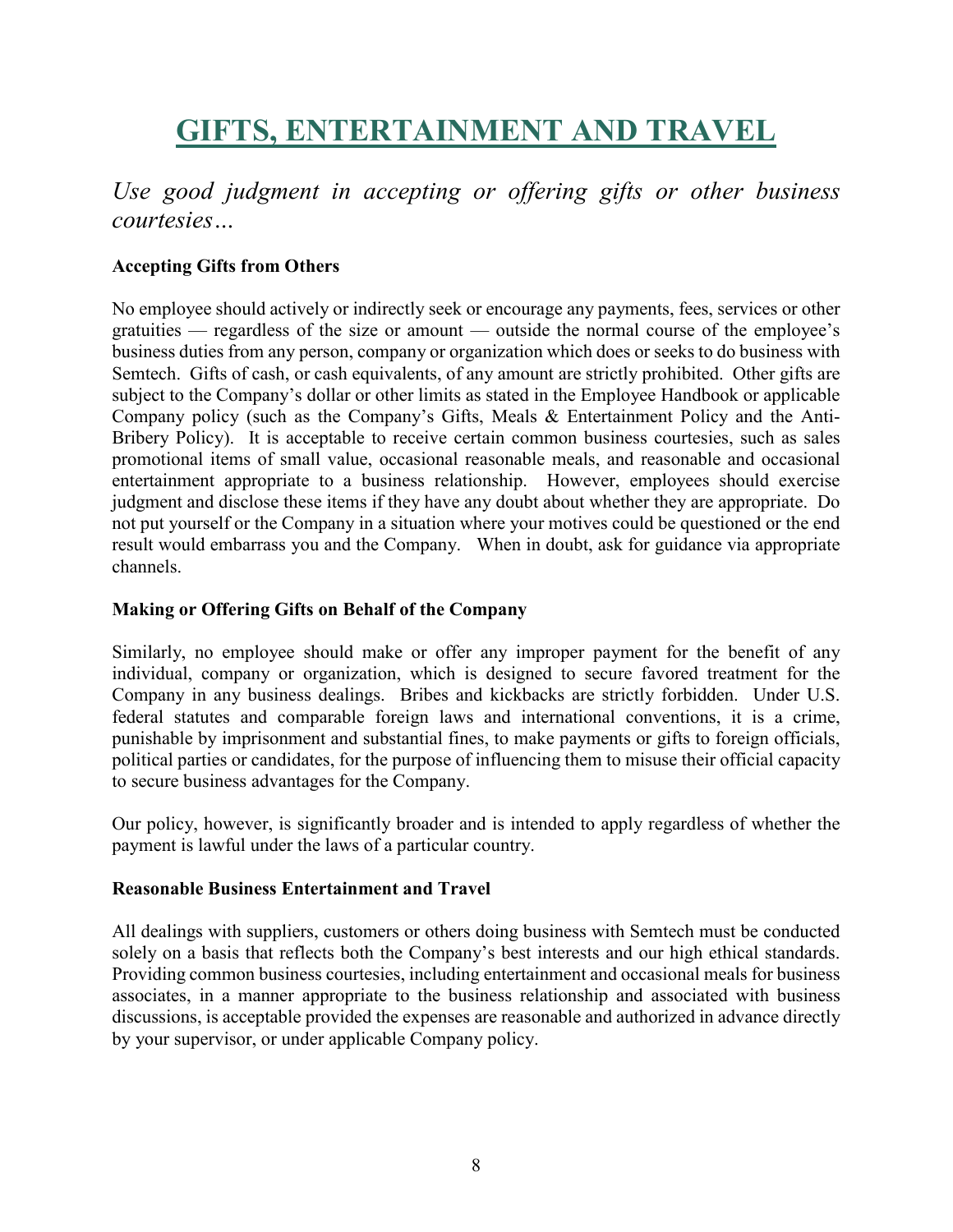Travel expenses should also be consistent with the needs of business. Our goal is that employees should neither lose nor gain financially as a result of business travel and entertainment. Employees are expected to spend the Company's money as carefully as they would their own.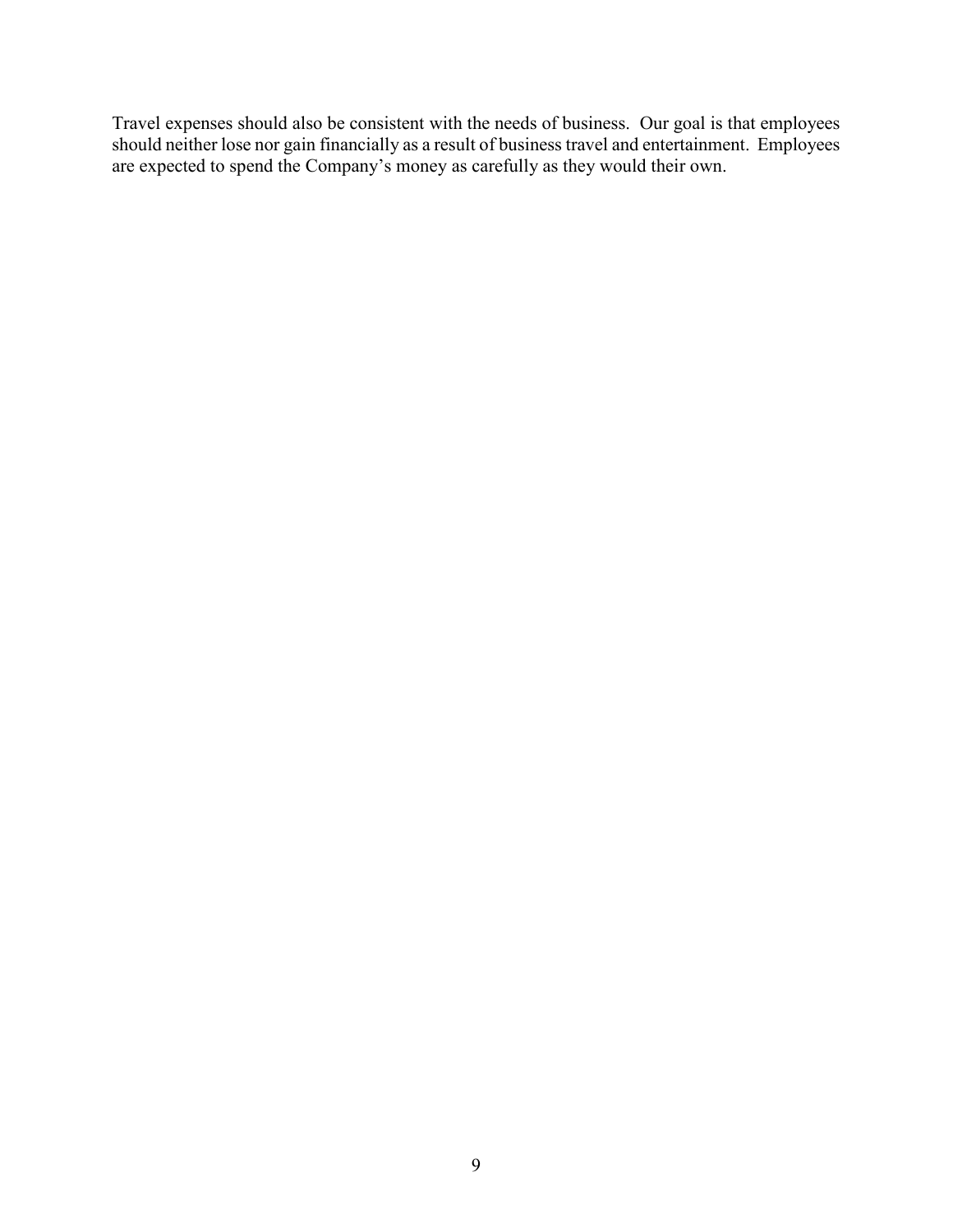# **POLITICAL CONTRIBUTIONS AND GOVERNMENT RELATIONS**

### *Refrain from mixing your politics or public service with your employment…*

We encourage you to become involved in civic affairs, and you are free to endorse, advocate, contribute to, or otherwise support any political party, candidate or social cause you may choose. However, you must strictly limit these activities to your own time, and any donations of time, money or services must be at your own expense. In addition, in any public statements you make regarding any political or social cause, references to your affiliation with the Company should be avoided. In all such personal activity, it should be clear that you are speaking for yourself personally, and not acting for the Company. The use of Company letterhead, information systems (e.g. email), premises, etc. to suggest Company support for any political party, candidate, or social cause is prohibited.

Semtech forbids the use of Company funds or property for the support of political parties or political candidates for any office (federal, state, provincial or local). In the United States, federal law may prohibit corporate donations to candidates for federal offices, and similar foreign, state and local statutes control these activities in their locations.

Additionally, to ensure there are no conflicts of interest or other potential legal issues which may affect the Company, if you wish to hold or pursue any governmental (federal, state, provincial, or local) office, affiliation, or other involvement as a member of any government agency, office, department, or other entity, you must secure the prior written approval from the Company's General Counsel. All questions regarding any such government service, affiliation, or employment should be directed to the Company's General Counsel.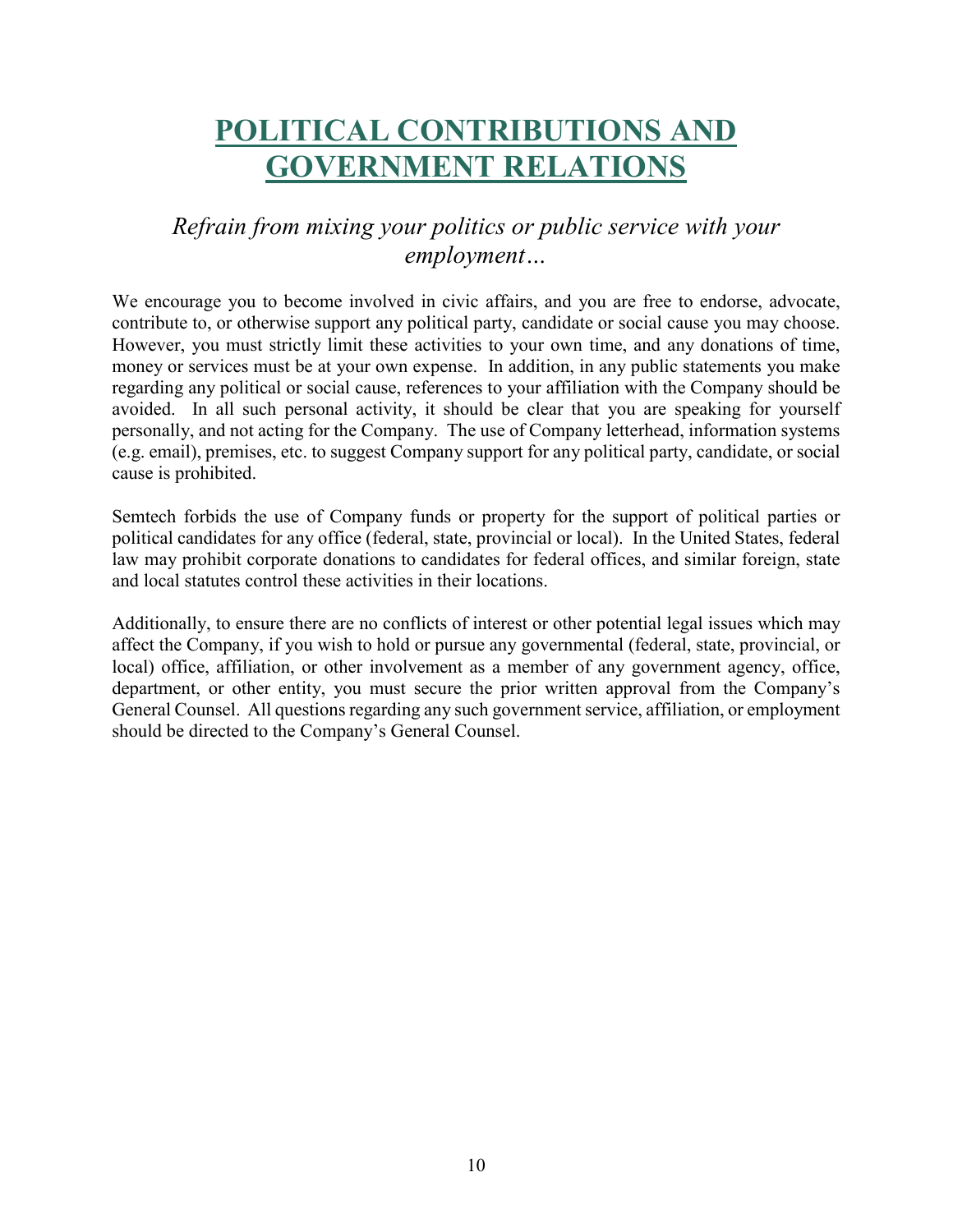# **USE OF COMPANY FUNDS, ASSETS AND FACILITIES AND CORPORATE OPPORTUNITIES**

### *Take care of Company property and remember its primary business purpose…*

You are personally responsible for any Company funds over which you have control, and anyone spending Company money should always be sure the Company receives good value in return.

All employees are responsible for the proper use of Semtech's property, information resources, facilities and equipment. Company property is vital to our business, and your vigorous protection of our assets is critical to our long-term success. Use and maintain these assets with the utmost care and respect, and help the Company guard against waste and abuse by being alert to opportunities for improving efficiency and quality, while reducing costs.

The Company's assets are provided for legitimate business purposes. They should never be sold, loaned or removed from Company property without permission from your supervisor. It is recognized, however, that occasional personal use by employees may be reasonable if it does not adversely affect the interests of the Company. Employees should always consult with their supervisors for appropriate guidance.

Employees, officers and directors are prohibited from taking for themselves, personally, opportunities that properly belong to the Company or are discovered through the use of corporate property, information or position without the consent of the Board of Directors. No employee may use corporate property, information or position for improper personal gain. Employees, officers and directors owe a duty to the Company to advance its legitimate interests when the opportunity to do so arises.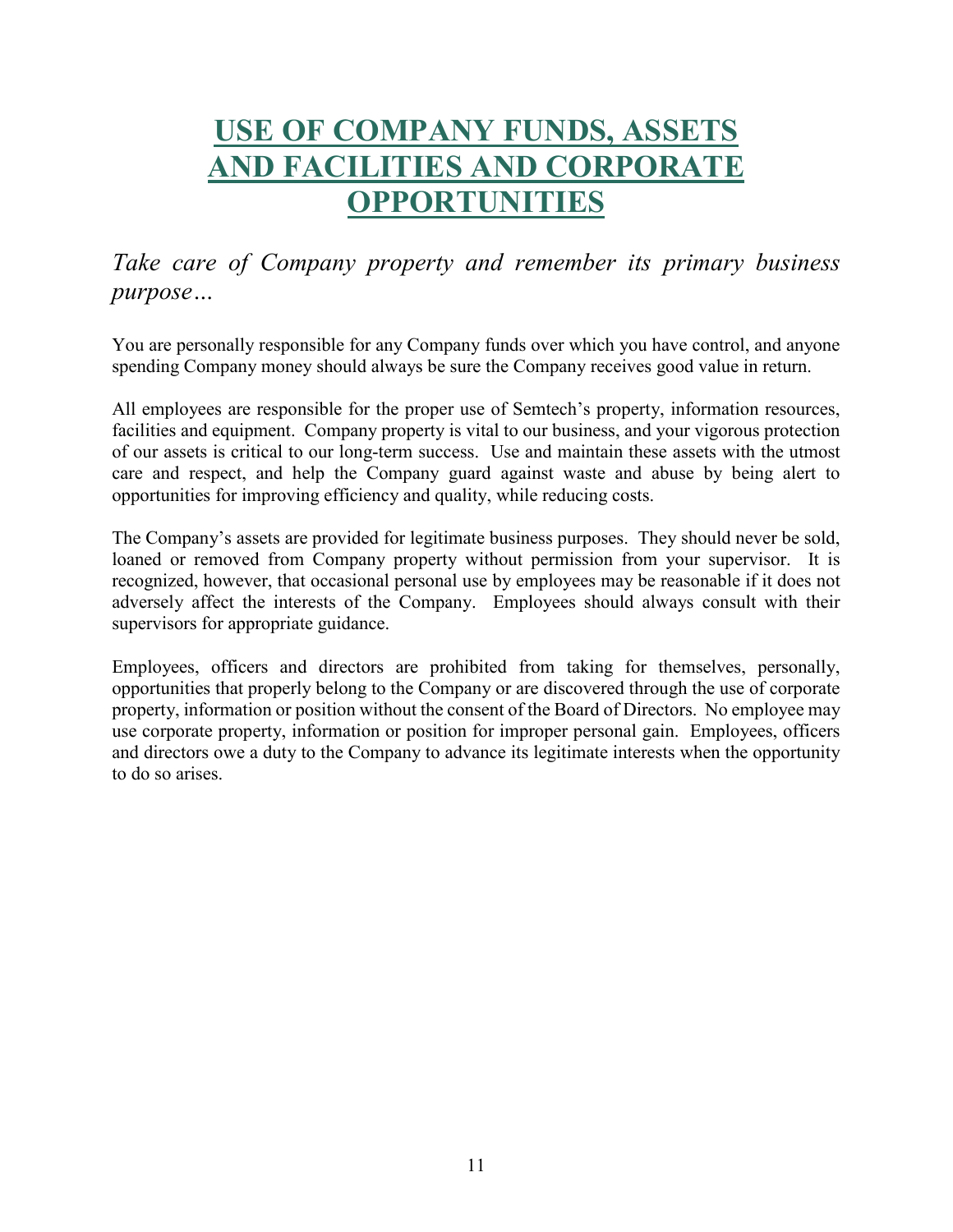# **COMPUTER AND SOFTWARE USE**

### *The use of Company-owned technology assets is for business purposes only…*

Semtech provides employees with all necessary hardware and software for business purposes, including computers, printers, software packages, and when needed, cellular telephones. These items remain the property of the Company and are to be used for the purpose of conducting Company business.

The Company's communication systems (email, telephones, PDAs, cellphones, etc.) are for the primary purpose of communications which involve and support company business. The communication system is not to be used for any distribution of offensive, harassing, "off-color," or comparable messages, images, materials, or content. Misuse of the company communications system is cause for immediate disciplinary action, up to and including dismissal from employment.

The company complies with all licensing and subscription requirements and respects and protects the copyrights and intellectual property interests of software developers/owners. The company does not condone the illegal duplication of software, or any use of "pirated" software. Employees may not copy software or related documentation for any purpose without the prior written authorization and approval of the Information Technology department.

Semtech also maintains a continuous connection to the Internet so you may conduct business with customers and vendors in direct response to our commercial needs. We recognize that employees will, from time to time, use our Internet connection, with great discretion, for very limited personal use. We expect employees to keep personal use of the Internet connection to an absolute minimum, and to remember that the primary purpose of this connection is to serve and support our business needs and goals.

Any misuse of the Internet connection (e.g. for viewing pornographic, or comparably patently offensive materials; for going to sites which advocate or encourage any illegal activity; etc.), or to commit any illegal act (e.g. downloading or uploading unauthorized or pirated software, or any other copyrighted materials without proper license) is cause for immediate disciplinary action, up to and including dismissal from employment, and possible further legal action.

You should not use any social media site such as Instagram, FaceBook, Twitter, LinkedIn, YouTube, etc. for personal matters during working time. Social media sites must never be used to disclose Company trade secrets or confidential information, for making any public statements about the Company, or making any statements of any kind that might compromise or reflect badly on the Company.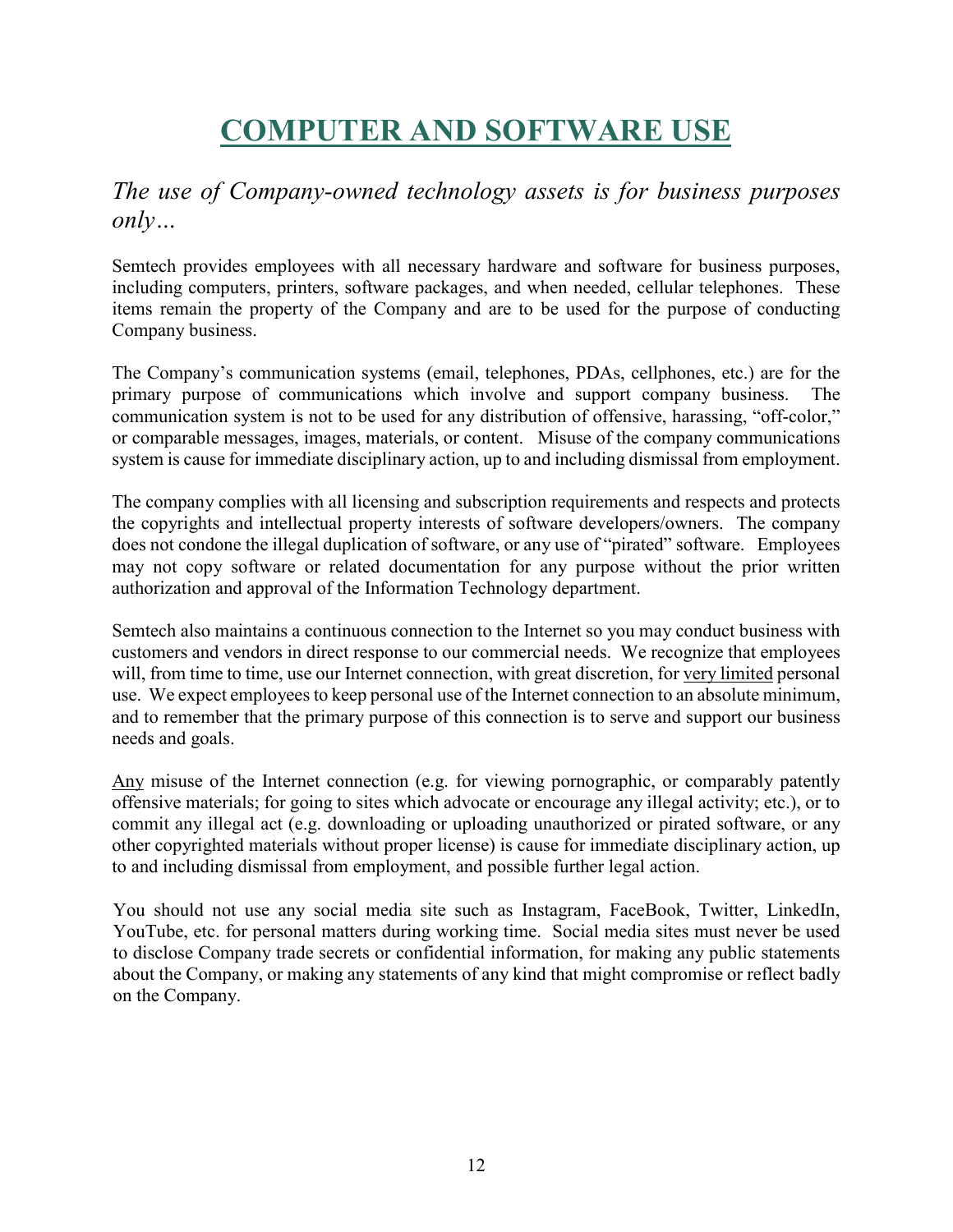# **RECORDS, COSTS AND CONTROLS**

### *Maintain accurate, honest records of all business transactions and dealings…*

Keeping accurate and complete records is essential for the Company to meet its public company financial, legal and management reporting and disclosure obligations. Records must be kept in accordance with accepted accounting rules and controls at all times, and should fully and accurately reflect all business transactions.

All reports, vouchers, bills, payroll and service records, measurement and performance records, expense accounts and other important data must be prepared with care and honesty. Employees are responsible for ensuring that all expenses, payments, financial obligations, and all labor and material costs are properly recorded and charged on the Company's records. No employee should ever, under any circumstances, misrepresent facts or falsify records.

Records containing personal data, including computer data, about employees are confidential. They are to be carefully safeguarded and kept current, relevant and accurate. They should be disclosed only to authorized personnel or in accordance with a lawful process.

If you are aware of an imminent or ongoing investigation, audit or examination initiated by the Company or any government or regulatory agency, you should retain all documents and records in your custody or control relating to the matter under review. Please note that the knowing destruction or deliberate falsification of any document or data in order to impede a governmental or regulatory investigation, audit or examination may be the basis for immediate dismissal and termination of employment and may subject you to civil and criminal proceedings including, without limitation, prosecution for obstruction of justice. If you are not sure that a document can be destroyed, consult the Company's General Counsel for guidance.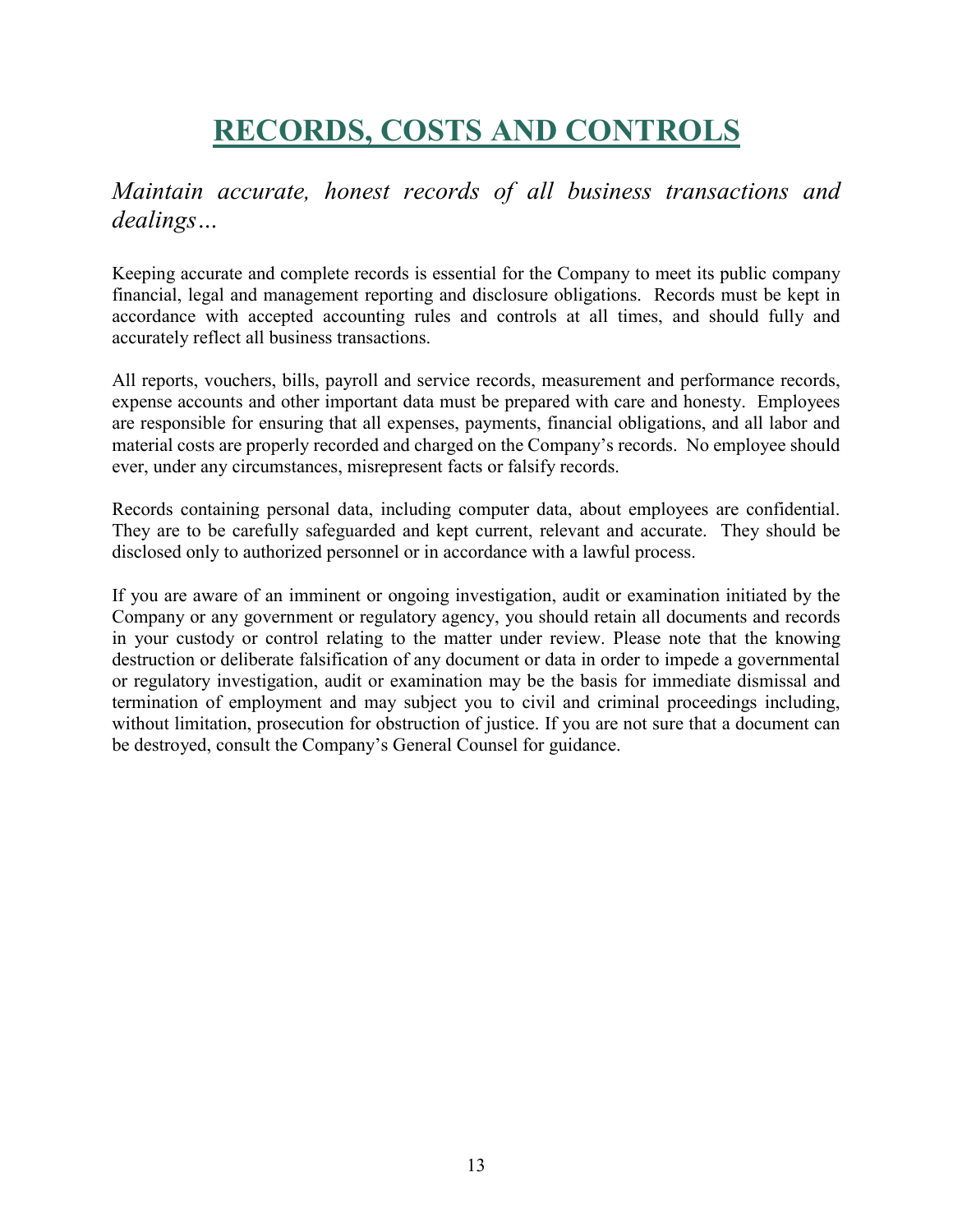# **ENVIRONMENT, HEALTH AND SAFETY**

### *Help keep the workplace — and the communities in which we operate healthy, safe and clean…*

Semtech is committed to environmental protection, and health and safety protection for its employees, customers, neighbors and others who may be affected by our products or activities. Although this commitment is based on compliance with the law, it goes well beyond that foundation. We strive to make the communities in which we work cleaner, safer places to live.

Federal, state, local and foreign environmental laws regulate the emission of pollutants into the atmosphere, the discharge of pollutants into surface and underground waters and the handling and disposal of solid wastes. The Company has policies and operating procedures to ensure compliance with these laws and regulations. Employees are responsible for reporting to management any accident or situation that may lead them to believe that a product used or produced by the Company may present a substantial risk of injury to health or the environment.

Other laws, such as the U.S. Occupational Safety and Health Act and similar laws of other jurisdictions, regulate the physical safety and exposure to conditions in the workplace that could harm employees. These laws establish specific industrial hygiene and other safety procedures. Employees must observe all posted warnings and regulations. Report immediately to your supervisor any accident or injury sustained on the job, or any conditions in the workplace which you believe to be unsafe.

The laws in this area are complex, and violation can result in severe criminal and civil penalties for the Company, as well as for individual employees. If you have any doubts about whether to raise safety-related concerns with your supervisor, always make a disclosure to make sure the matter is known, evaluated, and acted on when necessary.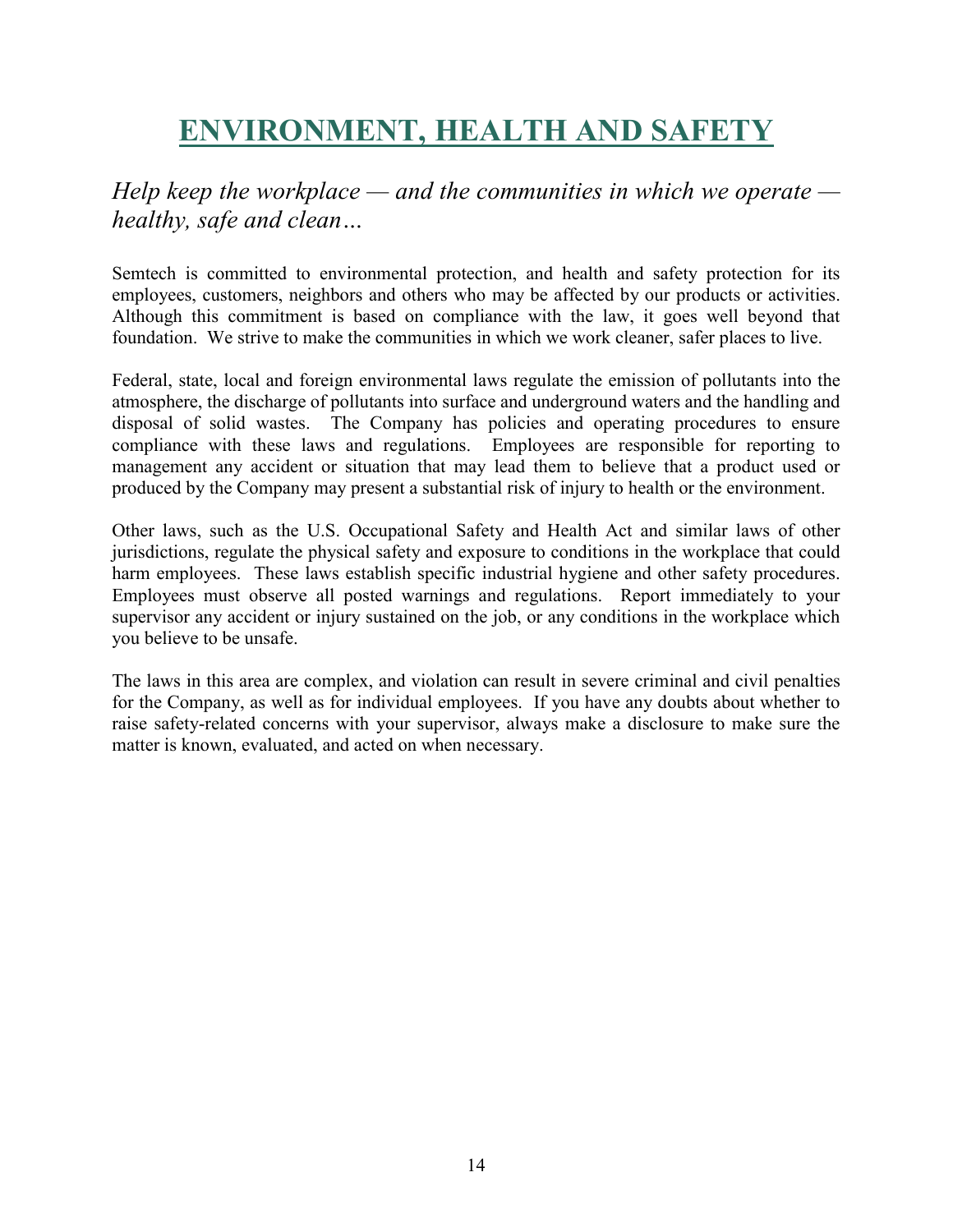# **EQUAL OPPORTUNITY**

### *Respect the diversity of your colleagues…*

The Company values each employee's equal opportunity to achieve his or her potential, and recognizes the importance of providing a workplace where individuals feel respected, appreciated and satisfied. We expect every employee to treat all fellow employees with dignity and respect.

Semtech will not tolerate discrimination of any kind, especially involving race, color, religion, gender, age, national origin, disability, sexual orientation or identity, or veteran or marital status. We are committed to equal treatment for all employees in connection with hiring, promotion, training, compensation, termination and disciplinary action.

Discrimination can have serious consequences for the Company, most notably by exposing us to potential litigation and unfavorable publicity. More importantly, though, it undermines the positive work environment that the Company is committed to fostering; an environment which supports integrity, respect, trust, responsibility and citizenship.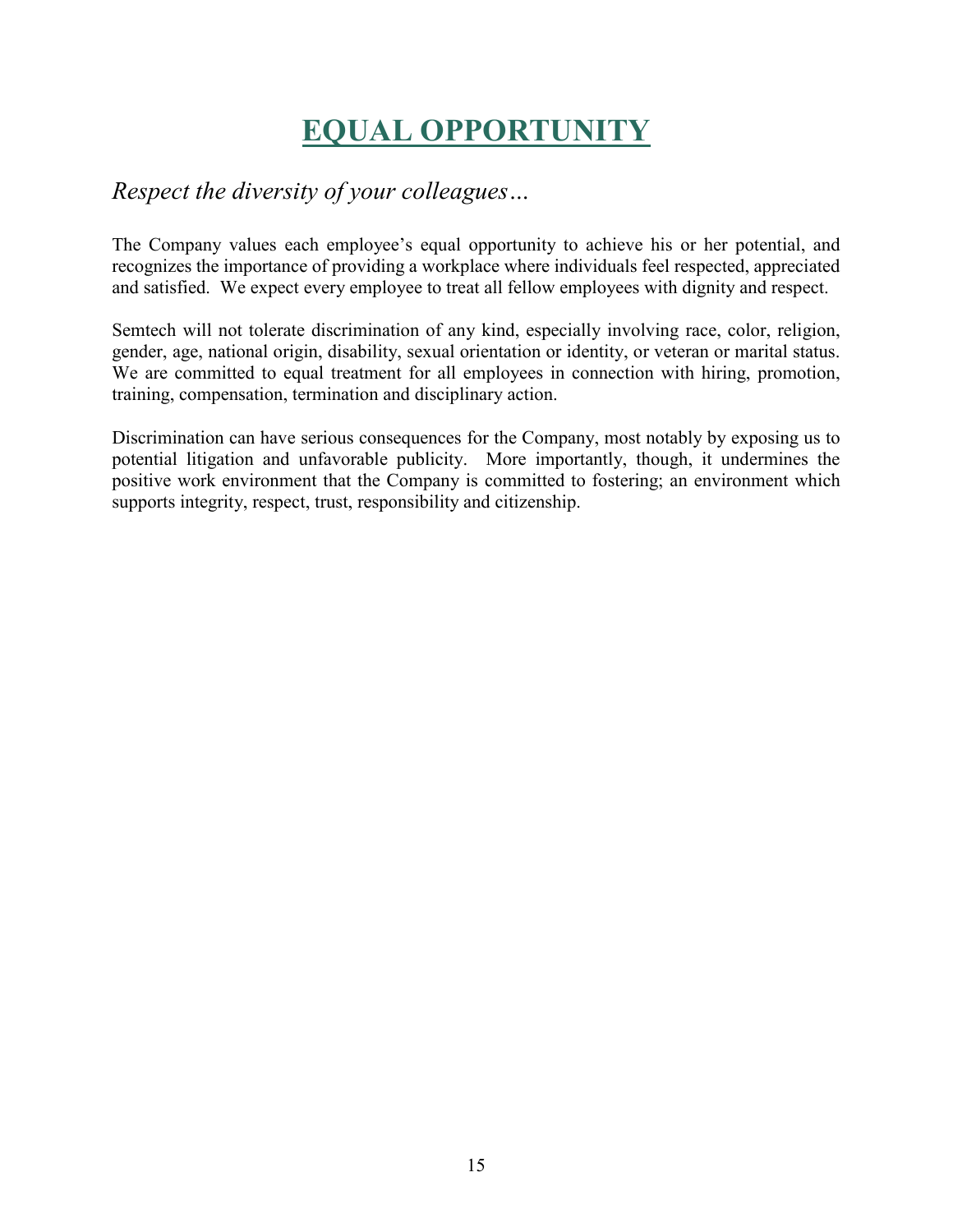# **HARASSMENT**

### *Recognize and avoid behaviors which could be considered harassment…*

Any harassment by one employee towards another is expressly prohibited. Harassment includes verbal, physical and visual harassment, as well as sexual harassment. All employees must be allowed to work in an environment free from unsolicited and unwelcome sexual overtures. Sexual harassment does not refer to occasional compliments or other generally acceptable social behavior. Sexual harassment refers to behavior that is not welcome and is personally offensive. Such behavior undermines or weakens morale and, therefore, interferes with the work effectiveness of its victims and their co-workers.

Sexual harassment includes obvious offenses such as 1) demands for sexual favors, accompanied by implied or overt promises of preferential treatment or threats concerning an individual's employment status, 2) pressure for sexual activity, or 3) offensive, unwanted physical contact such as patting, pinching or constant brushing against another's body. Sexual harassment can also include engaging in offensive sex-oriented verbal "kidding," joking or other dialog, and/or distributing or displaying off-color jokes, photographs, cartoons, etc. with sexual connotations, whether in person, via email, or otherwise. Such behavior creates a "hostile work environment," and Semtech will not tolerate such behavior.

If an employee becomes aware of any harassment of any kind, or feels that he or she is a victim of harassment, this information should be communicated immediately to his or her supervisor, his or her applicable Human Resources Representative or the Company's General Counsel. employee can make this report without fear of retaliation, and may do so without any requirement that he or she directly confront the harasser. The Company will take prompt and necessary steps to investigate and, where appropriate, correct any harassment.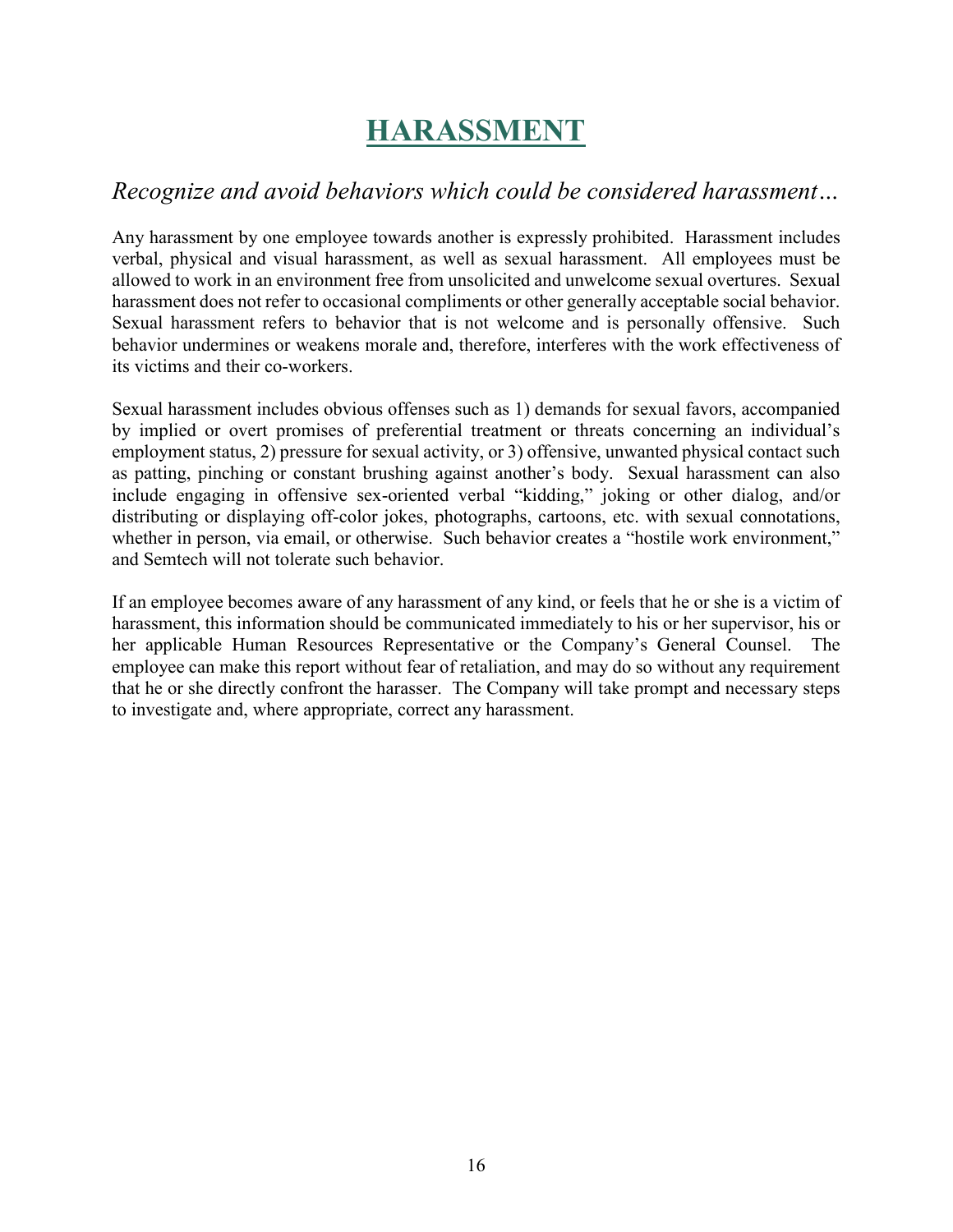# **ANTITRUST COMPLIANCE**

### *Promote fair competition and strictly adhere to all antitrust laws…*

Antitrust is the general term for laws that protect the free enterprise system by promoting open and fair competition in business. These laws exist in the United States, Europe and many other countries where the Company does business, and are vigorously enforced. It is the Company's policy to compete fairly in the marketplace based on our ability to provide high-quality products at reasonable prices.

Failure to comply with antitrust laws could result in serious consequences for the Company and its employees. Violations of many antitrust laws are crimes, subjecting offenders to heavy fines and even imprisonment. In addition, the Company may be required to pay triple damages and be ordered to refrain from engaging in the activity.

The antitrust laws deal with conspiracies and understandings that may improperly "restrain trade." The law prohibits, for example, any understanding between competitors regarding prices or price stabilization. Also forbidden are understandings between competitors about the amount of their production, the division or allocation of markets, territories or customers and the boycotting of third parties.

Prohibited arrangements between competitors do not require formal documentation to be illegal. A violation exists whenever there is any kind of mutual understanding which gave the parties a basis for expecting that an anti-competitive business practice or decision adopted by one would be followed by the other.

These laws also apply to international operations and transactions related to imports into, and exports from, foreign countries. Employees responsible for any dealings with competitors are expected to know that U.S. and foreign antitrust laws may apply to their activities, and should always consult with counsel prior to negotiating with or entering into any arrangement with a competitor.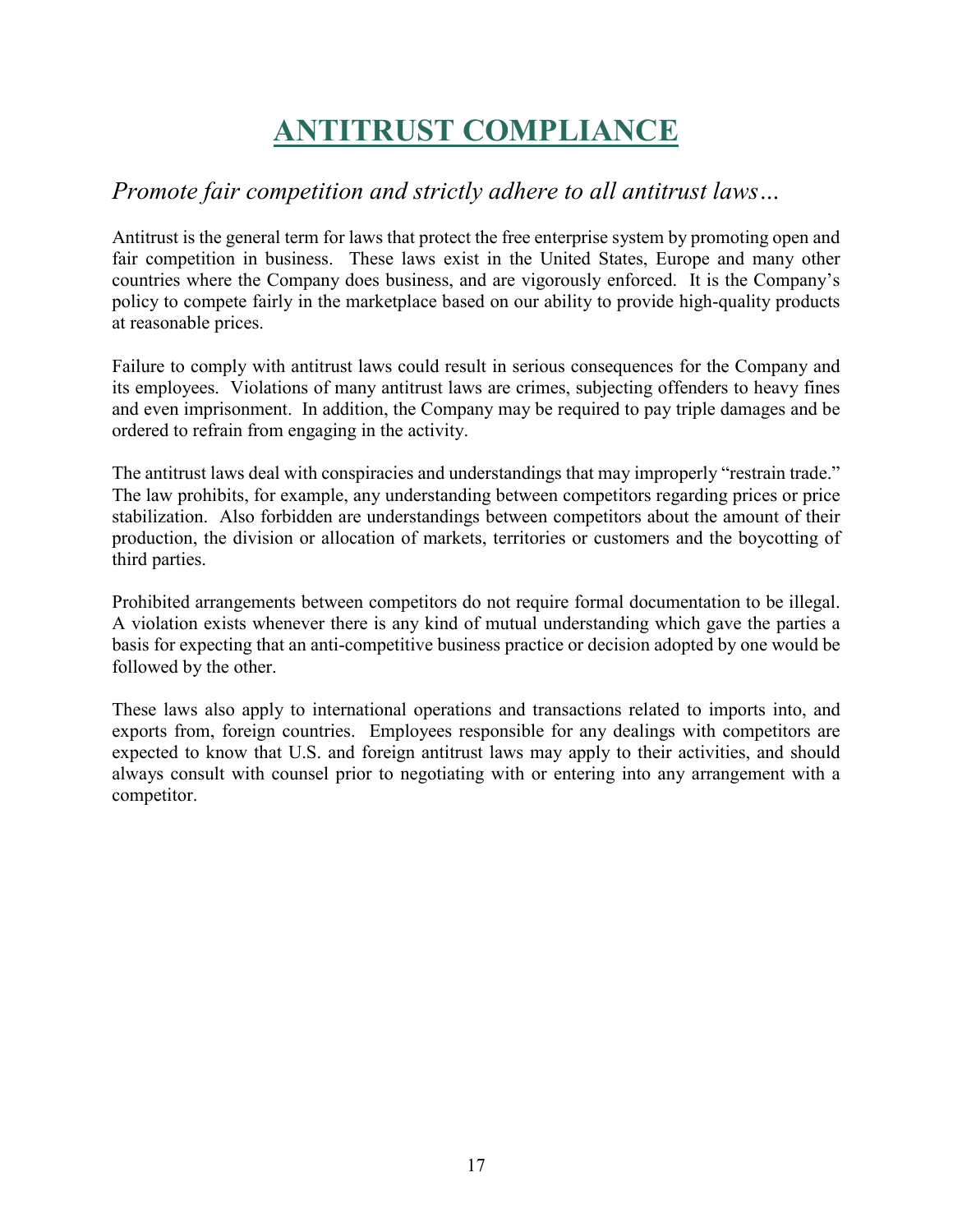# **INTERNATIONAL BUSINESS ACTIVITIES (U.S. FOREIGN CORRUPT PRACTICES AC AND GLOBAL ANTI-BRIBERY INITIATIVES)**

*Conduct all dealings with government officials ethically, and never seek to gain special advantage through improper payments…*

Semtech will conduct all business and interactions with public officials in a proper, ethical, and legal manner. The Company will never condone, encourage, or tolerate any payments, special favors, or other comparable activities which are made or intended for the purpose of gaining special treatment, unfair advantage, or other comparable results relating to governmental actions, awards, or business opportunities.

The primary guidance and basis behind this Company position is the U.S. Foreign Corrupt Practices Act (the "Act"), and comparable laws and international agreements. The Act, although a U.S. law, serves as the model for all Company employees worldwide. Worldwide coverage and compliance is essential in light of the U.S. public company status of Semtech Corporation as the ultimate corporate parent entity.

Consistent with the Act, Semtech prohibits any employee from paying or offering, directly or indirectly, any "bribes" or other improper payments to any government official. The rules and guidelines of the Act, and Semtech's expectations of employee compliance, are complex, and beyond the scope of detailed discussion in the Code of Conduct. The Company's Legal Department should be consulted, in advance, on any questions about any possible payments or offers of anything of value to any governmental official in any country around the world.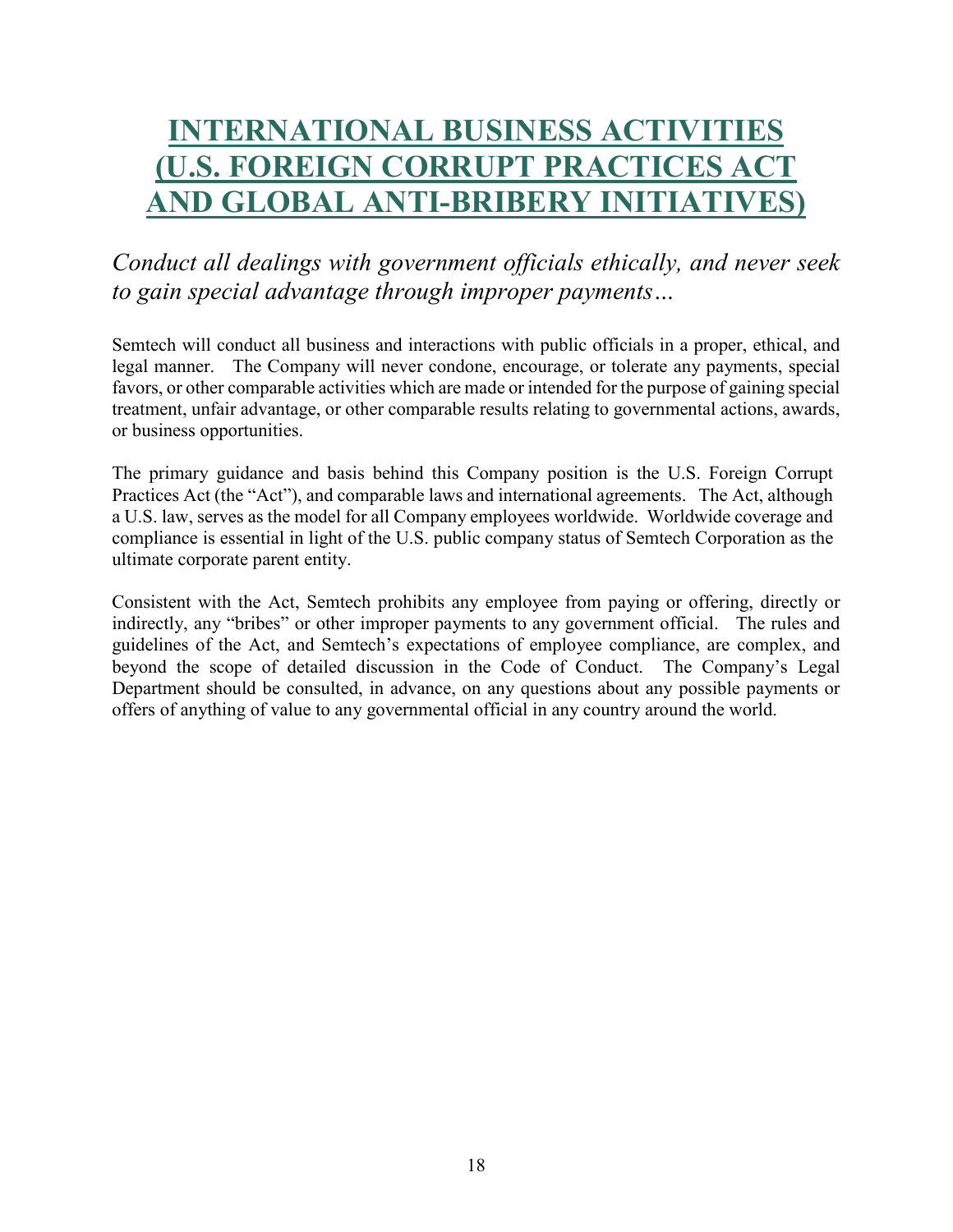# **INTERNATIONAL COMMERCE**

### *Know and follow the law when involved in business abroad…*

Semtech is a global, multinational company. While continuing expansion provides great advantages and new opportunities, it also brings with it important new responsibilities.

For example, it is illegal to enter into an agreement to refuse to deal with potential or actual customers or suppliers, or otherwise to engage in or support restrictive international trade practices or boycotts which U.S. law does not explicitly sanction. The U.S. Treasury Department maintains a list of countries with which trade is officially prohibited or restricted, and the Company complies with those requirements.

Other laws, including foreign tax laws, may apply in those countries in which the Company does business. As indicated above, anti-corruption, antitrust and similar regulations impose additional obligations in those areas of law for which there are existing U.S. statutes applicable to domestic commerce.

The Company follows a policy of strict compliance with all U.S. and foreign statutes regarding international commerce, and no employee should violate — or assist any third party to violate the laws of any country. Any employee transacting business on behalf of the Company in foreign countries should become familiar with these and other laws pertaining to international business practices in those particular countries.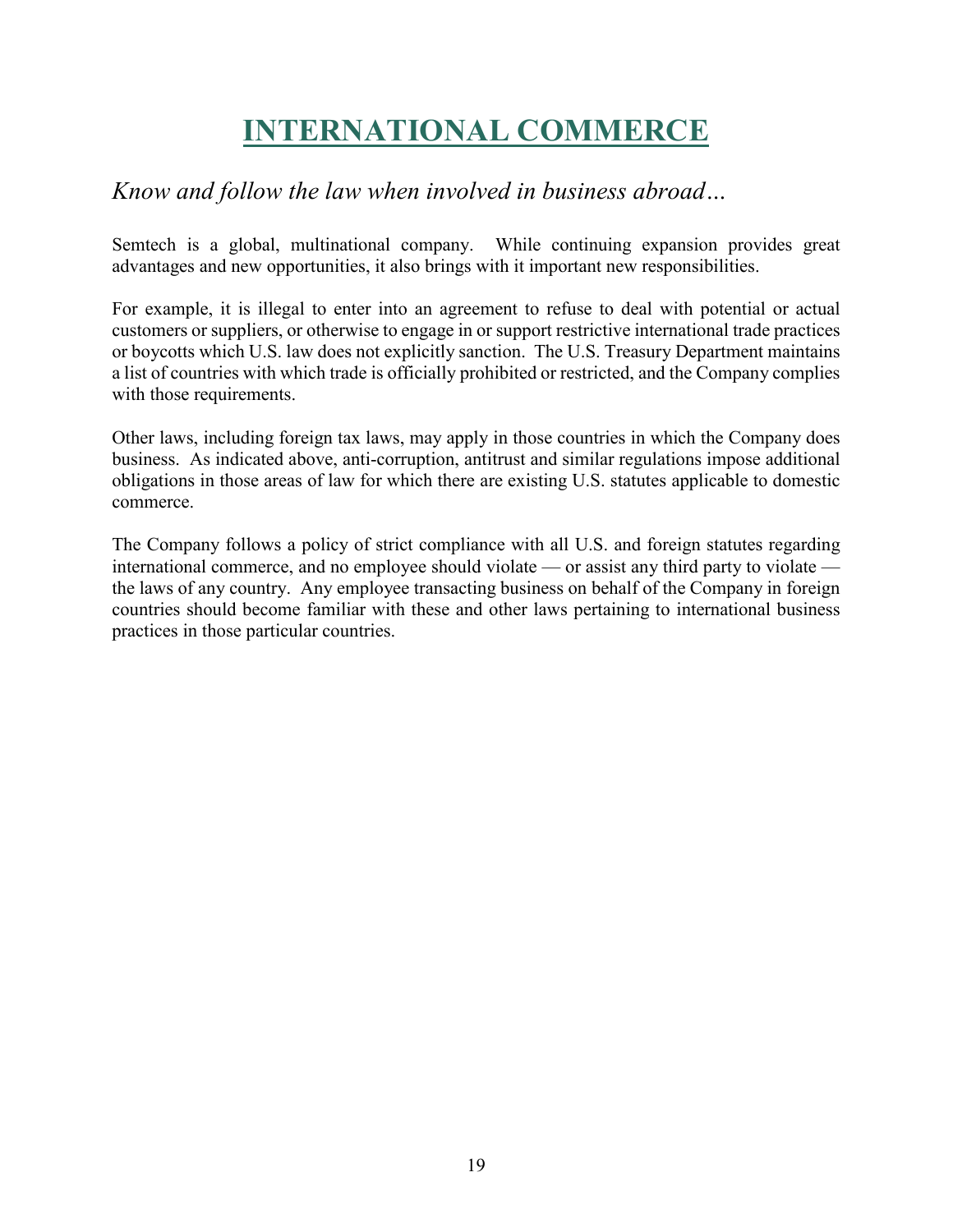# **DUTIES TO REPORT AND INQUIRE**

### *Always report potential violations, and inquire freely when questions arise…*

Each employee is responsible for bringing to the Company's attention any circumstance or conduct that the employee believes may constitute a violation of the Code of Conduct. Failure to discharge this responsibility may be as serious as the violation itself.

Direct communications with your supervisor, the Human Resources department, or the Company's General Counsel, are encouraged whenever you have a question or an issue relating to the Code of Conduct.

However, if you prefer to report or discuss a matter on an anonymous basis, the primary method for reporting matters to the Company is through our "Employee Hotline" process. Employees are encouraged to report suspected violations anonymously using the Company's "Employee Hotline" process. The "Employee Hotline" is managed through a phone and Internet-based third-party provider called Ethicspoint. The "Employee Hotline" is in place to enhance communication and empower you to promote safety, security and ethical behavior.

Our Hotline is much like the old suggestion box, as it permits you to submit anonymous communications if you wish. Ethicspoint manages the reporting system for us and they have gone to great lengths to ensure that it is completely confidential.

Your input is essential to ensure that we maintain a positive, productive workplace. You can also ask for clarification of any of our policies and procedures by using the Ethicspoint system if you have a question about a Company policy or are not sure if something is cause for concern. We want positive comments too - things that we are doing well or that could be improved.

There are two ways to utilize the Ethicspoint® system:

- 1 Go to www.ethicspoint.com and enter Semtech in the box.
- 2 Call 1-866-384-4277

The Company encourages employees, without fear of retaliation, to make good faith reports of suspected wrongdoing by the Company, its officers, directors or employees. As a condition to employment with Semtech, employees are expected to comply with the policies and procedures included in the Code of Conduct. When in doubt, employees have the responsibility to seek clarification from their supervisor, their applicable Human Resources Representative or, if necessary, from the Company's General Counsel. Also, please refer to the Employee Handbook regarding the Company's investigation procedures and no retaliation policy.

In addition to any legal consequences, violations of the Code of Conduct are grounds for disciplinary action up to and including immediate termination of employment.